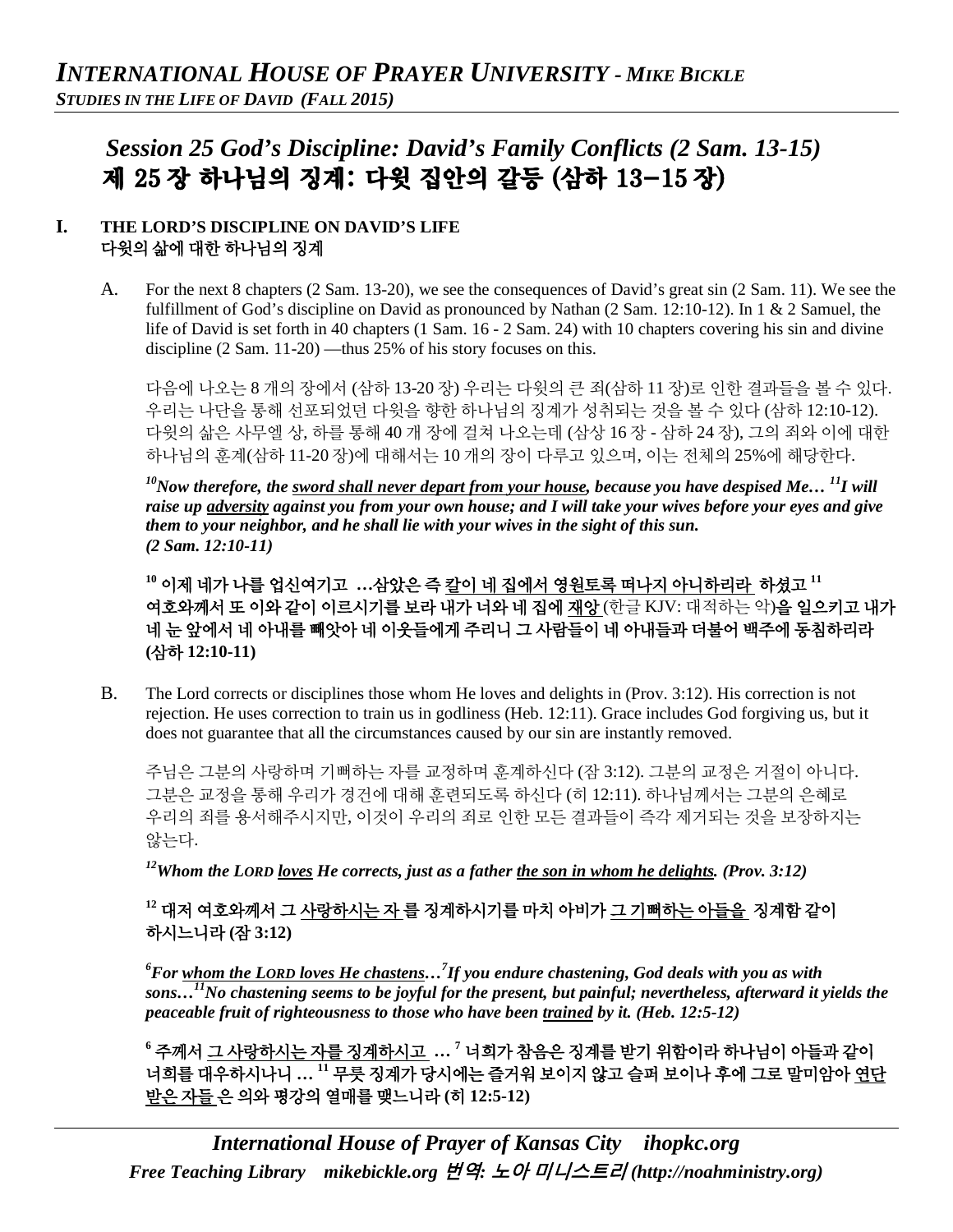C. Even the Lord's anointed must walk in a spirit of obedience. David's sin affected his leadership in his nation and family, thus as a king and a father. The Lord allowed troubles to arise within David's family and leadership for next 25 years. He learned what a bitter thing it is to disobey the Lord.

하나님의 기름 부음을 받은 사람도 순종의 영으로 행해야 한다. 다윗의 죄는 왕으로서 그의 나라의 지도자들에게, 그리고 아버지로서 가족들에게 영향을 미쳤다. 주님은 다윗의 집과 지도자들 안에 향후 25 년 간 어려움들이 일어나는 것을 허락하신다. 그는 주님께 불순종하는 것이 얼마나 쓰디쓴 결과를 낳는지를 배우게 된다.

D. David never lost a battle with a foreign nation, but suffered loss in his family and leadership circle.

다윗은 이방과의 전투에서 절대로 진 적이 없었지만, 자신의 집안과 지도자들 안에서는 손실을 입었다.

E. There are few things more painful than seeing one's own sins reappear in their children. David was father or uncle to eight cousins who were involved in five of their family members being killed in Absalom's and/or Adonijah's rebellion—*Amnon*, *Jonadab*, *Absalom*, *Joab*, *Abishai, Amasa; Solomon* executed his brother *Adonijah* and then his cousin *Joab* for seeking to usurp the throne.

자신의 죄가 자신의 자녀들 안에서 다시 나타나는 것을 보는 것만큼 뼈아픈 일은 별로 없다. 다윗은 8 명의 사촌지간들의 아버지 혹은 삼촌이었는데, 이들은 압살롬과 아도니야의 반역에서 가족 5 명이 죽음과 연관되었다 – 암몬, 요나답, 압살롬, 요압, 아비새, 아마사; 솔로몬은 자신의 형제 아도니야를 처형했으며, 자신의 사촌 요압을 왕좌를 뺏으려 했다는 이유로 처형했다.

#### **II. AMNON RAPED HIS SISTER TAMAR (2 SAM. 13:1-2)** 암논이 누이인 다말을 범하다 **(**삼하 **13-12)**

A. Amnon was David's first-born son and heir to the throne—he raped his half-sister Tamar (13:1-2).

암논은 다윗의 첫째 아들이었고 왕위를 이어받을 자였다. 그는 배다른 누이인 다말을 범했다 (13:1-2).

*1 After this Absalom…had a lovely sister, whose name was Tamar; and Amnon the son of David loved her. <sup>2</sup> Amnon was so distressed over his sister Tamar that he became sick… (2 Sam. 13:1-2)*

## **<sup>1</sup>** 그 후에 **…** 다윗의 아들 압살롬에게 아름다운 누이가 있으니 이름은 다말이라 다윗의 다른 아들 암논이 그를 사랑하나 **<sup>2</sup>** 그는 처녀이므로 어찌할 수 없는 줄을 알고 암논이 그의 누이 다말 때문에 울화로 말미암아 병이 되니라 **(**삼하 **13:1-2)**

B. Jonadab gave his cousin Amnon a plan related to Tamar (13:3-5). His plan was that Amnon pretend to be sick and ask his father David to send Tamar to his house to prepare food for him.

요나답은 자신의 사촌인 암논에게 다말에 대한 계획을 말해줬다 (13:3-5). 그의 계획은 암논이 아픈 척을 하고, 아버지 다윗에게 다말을 보내서 그에게 음식을 해달라고 부탁하는 것이었다.

*3 But Amnon had a friend whose name was Jonadab the son of Shimeah, David's brother… <sup>4</sup> Amnon said to him, "I love Tamar, my brother Absalom's sister." <sup>5</sup> So Jonadab said to him, "Lie down on your bed and pretend to be ill. And when your father comes to see you, say to him, 'Please let my sister Tamar come and give me food…'" (2 Sam. 13:3-5)*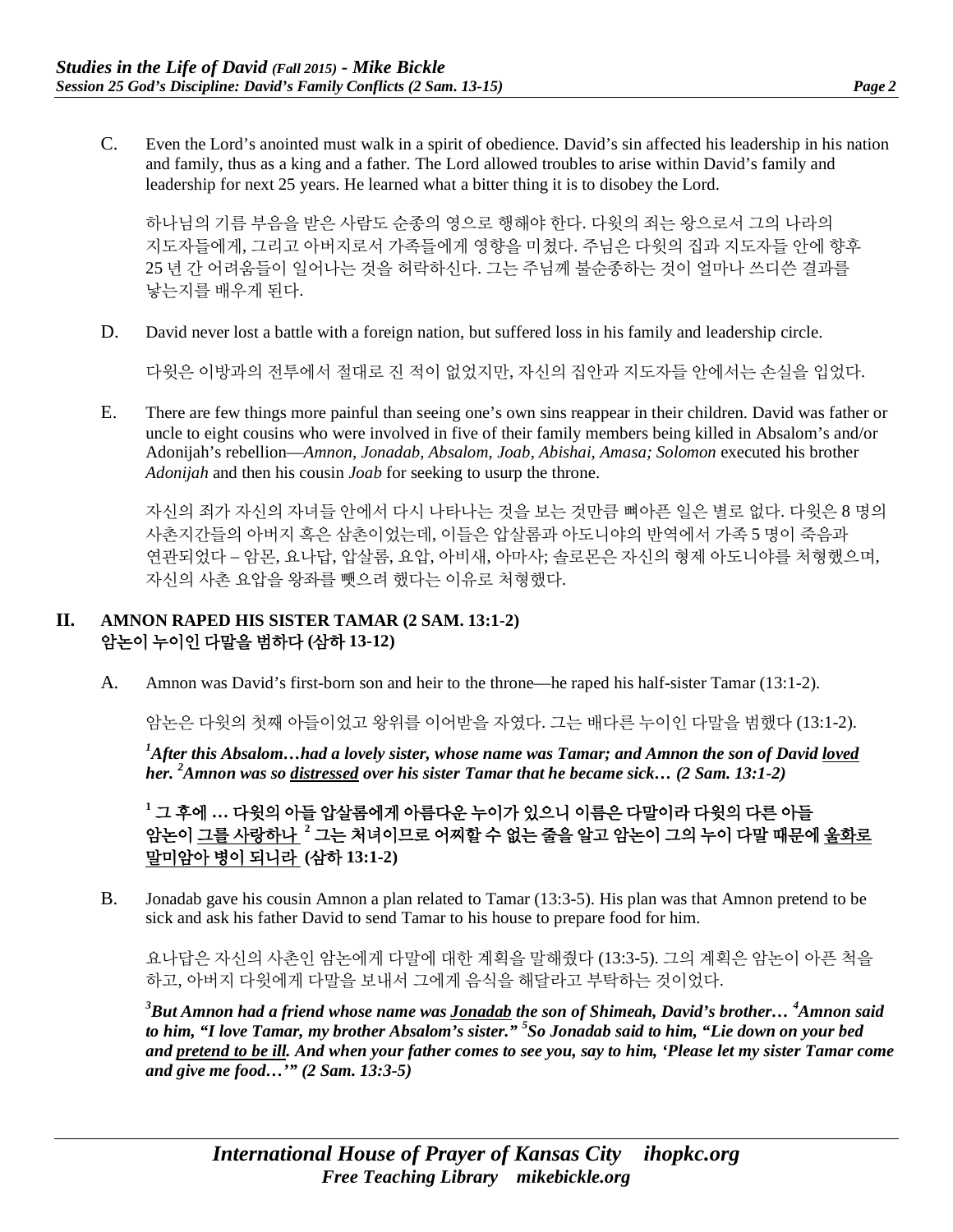**<sup>3</sup>** 암논에게 요나답 이라 하는 친구가 있으니 그는 다윗의 형 시므아의 아들이요 심히 간교한 자라 **<sup>4</sup> …** 암논이 말하되 내가 아우 압살롬의 누이 다말을 사랑함이니라 하니라 **<sup>5</sup>** 요나답이 그에게 이르되 침상에 누워 병든 체하다가 네 아버지가 너를 보러 오거든 너는 그에게 말하기를 원하건대 내 누이 다말이 와서 내게 떡을 먹이되 내가 보는 데에서 떡을 차려 **… (**삼하 **13:3-5)**

C. Amnon asked Tamar to feed him in his bedroom and then asked her to lie with him (13:8-11).

암논은 다말에게 침소에서 음식을 먹여달라고 부탁했고, 그러고는 자신과 동침할 것을 요구했다 (13:8-11).

*8 So Tamar went to her brother Amnon's house…10Amnon said to Tamar, "Bring the food into the bedroom, that I may eat from your hand."…11Now when she had brought them to him to eat, he took hold of her and said to her, "Come, lie with me, my sister." (2 Sam. 13:8-11)*

**<sup>8</sup>** 다말이 그 오라버니 암논의 집에 이르매 **… <sup>10</sup>** 암논이 다말에게 이르되 음식물을 가지고 침실로 들어오라 내가 네 손에서 먹으리라 하니 **… <sup>11</sup>** 그에게 먹이려고 가까이 가지고 갈 때에 암논이 그를 붙잡고 그에게 이르되 나의 누이야 와서 나와 동침하자 하는지라 **(**삼하 **13:8-11)**

D. Tamar refused Amnon, protesting that such a thing would be disgraceful (13:12-13). She urged him to think about the long-term negative consequences for both their lives—she would be put to shame, and his reputation as heir to the throne would be ruined for many would consider him to be a fool.

다말은 암논을 거절했으며, 이러한 일은 욕된 일이 된다고 반대했다 (13:12-13). 그녀는 장기적으로 두 사람에게 부정적인 결과가 일어날 것을 생각해보라고 암논에게 간청했다. 그녀는 수치를 당하게 될 것이며, 많은 이들이 그를 어리석은 자라고 여김으로 왕위를 이어받게 될 그의 명성에 해를 입게 될 것이다.

<sup>12</sup>"No...for no such thing should be done in Israel. Do not do this disgraceful thing! <sup>13</sup>And I, where could *I take my shame? And as for you, you would be like one of the fools in Israel…" (2 Sam. 13:12-13)*

## **<sup>12</sup>** 그가 그에게 대답하되 아니라 내 오라버니여 나를 욕되게 하지 말라 **... <sup>13</sup>** 내가 이 수치를 지니고 어디로 가겠느냐 너도 이스라엘에서 어리석은 자 중의 하나가 되리라 **… (**삼하 **13:12-13)**

E. Amnon raped his sister Tamar (13:14-16). His feelings of shame and guilt turned his lust to hatred.

암논은 자신의 자매인 다말을 범했다 (13:14-16). 그의 정욕은 수치심과 정죄감으로 인해 미움으로 변했다.

*14However, he would not heed her voice…he forced her and lay with her. 15Then Amnon hated her exceedingly, so that the hatred with which he hated her was greater than the love with which he had loved her. And Amnon said to her, "Arise, be gone!" (2 Sam. 13:14-16)*

**<sup>14</sup>** 암논이 그 말을 듣지 아니하고 다말보다 힘이 세므로 억지로 그와 동침하니라 **<sup>15</sup>** 그리하고 암논이 그를 심히 미워하니 이제 미워하는 미움이 전에 사랑하던 사랑보다 더한지라 암논이 그에게 이르되 일어나 가라 하니 **… (**삼하 **13:14-16)**

F. David expressed his great anger about Amnon's evil deed done to Tamar, but without giving any consequences to Amnon. Perhaps David hesitated to act due to guilt over his own adultery and murder and because such behavior by the heir to throne would bring shame on the royal family.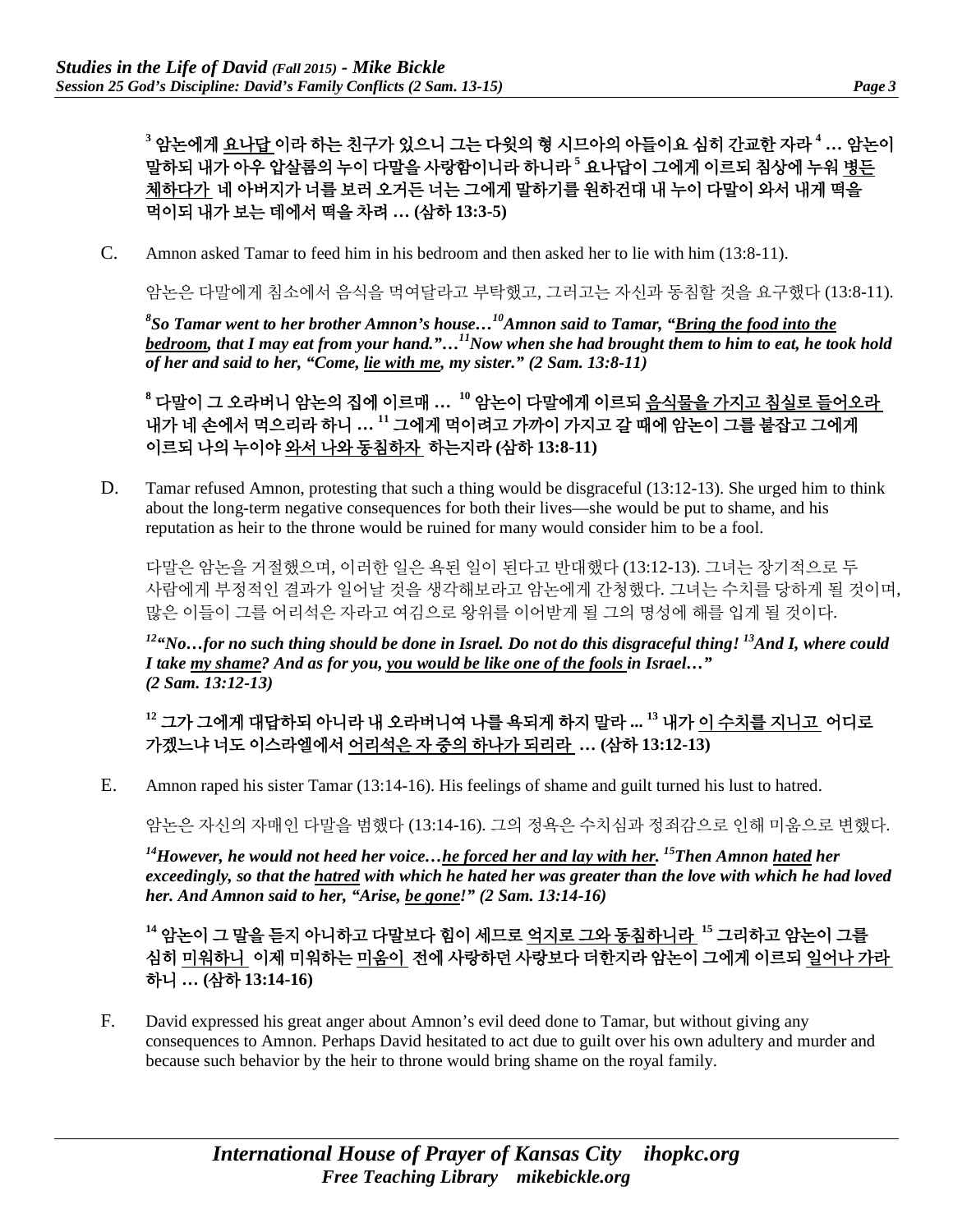다윗은 암논이 다말에게 행한 일로 인해 심히 노했다. 하지만 암논에게 아무 일도 행하지 않았다. 아마도 다윗은 자신이 행했던 간음과 살인으로 인해, 그리고 왕위를 이어받을 자가 행한 일로 인해 왕가에 끼칠 수치를 생각해서 행동을 취하기를 주저했다.

<sup>21</sup>But when King David heard of all these things, he was very angry. <sup>22</sup>And Absalom spoke to his brother *Amnon neither good nor bad. For Absalom hated Amnon, because he had forced his sister Tamar. (2 Sam. 13:20-22)*

**… <sup>21</sup>** 다윗 왕이 이 모든 일을 듣고 심히 노하니라 **<sup>22</sup>** 압살롬은 암논이 그의 누이 다말을 욕되게 하였으므로 그를 미워하여 암논에 대하여 잘잘못을 압살롬이 말하지 아니하니라 **(**삼하 **13:20-22)**

#### **III. ABSALOM MURDERED HIS BROTHER AMNON (2 SAM. 13:23-39)** 압살롬이 형제인 암논을 살해하다 **(**삼하 **13:23-39)**

A. For two years Absalom plotted to kill Amnon. Amnon's rape of Tamar mirrored David's adultery with Bathsheba, while Absalom's murder of Amnon mirrored his murder of Uriah. David knew he had received mercy after his great sin so he had a difficult time administering a penalty to his sons.

압살롬은 2 년 동안 암논을 죽일 계획을 세웠다. 암논이 다말을 범한 일은 다윗이 밧세바와 간음한 것을 생각나게 하며, 암살롬이 암논을 죽인 것은 다윗이 우리아를 살해한 것을 생각나게 한다. 다윗은 자신이 큰 죄를 지은 이후에 자비를 경험한 것을 기억하고 있었기에, 자신의 아들들에게 적절한 형벌을 내리는 데에 어려움을 겪었다.

*23And it came to pass, after two full years, that Absalom had sheepshearers in Baal Hazor… so Absalom invited all the king's sons. (2 Sam. 13:23)*

## **<sup>23</sup>** 만 이 년 후에 에브라임 곁 바알하솔에서 압살롬이 양 털을 깎는 일이 있으매 압살롬이 왕의 모든 아들을 청하고 **(**삼하 **13:23)**

B. Absalom requested David and his officials join his feast in Baal Hazor (15 miles, NE of Jerusalem). Absalom commanded his servants to murder Amnon at the feast (13:28-29).

압살롬은 다윗과 신하들에게 바알하솔(예루살렘 북동쪽 15 마일, 약 24km)의 그의 축제에 참석할 것을 요청했다. 압살롬은 자신의 종들에게 암논을 축제에서 죽이라고 명령했다 (13:28-29).

*24Then Absalom came to the king and said, "Kindly note, your servant has sheepshearers; please, let the king and his servants go"…27Absalom urged him; so he let Amnon and all the king's sons go…28Now Absalom had commanded his servants, saying, "Watch now, when Amnon's heart is merry with wine, and when I say to you, 'Strike Amnon!' then kill him… (2 Sam. 13:24-28)*

**<sup>24</sup>** 압살롬이 왕께 나아가 말하되 이제 종에게 양 털 깎는 일이 있사오니 청하건대 왕은 신하들을 데리시고 당신의 종과 함께 가사이다 하니 **… <sup>27</sup>** 압살롬이 간청하매 왕이 암논과 왕의 모든 아들을 그와 함께 그에게 보내니라 **<sup>28</sup>** 압살롬이 이미 그의 종들에게 명령하여 이르기를 너희는 이제 암논의 마음이 술로 즐거워할 때를 자세히 보다가 내가 너희에게 암논을 치라 하거든 그를 죽이라 **… (**삼하 **13:24-28)**

C. Absalom fled to his maternal grandfather who ruled the small kingdom of Geshur about 80miles NE of Jerusalem (13:37-39; cf. 3:3). He stayed there for three years.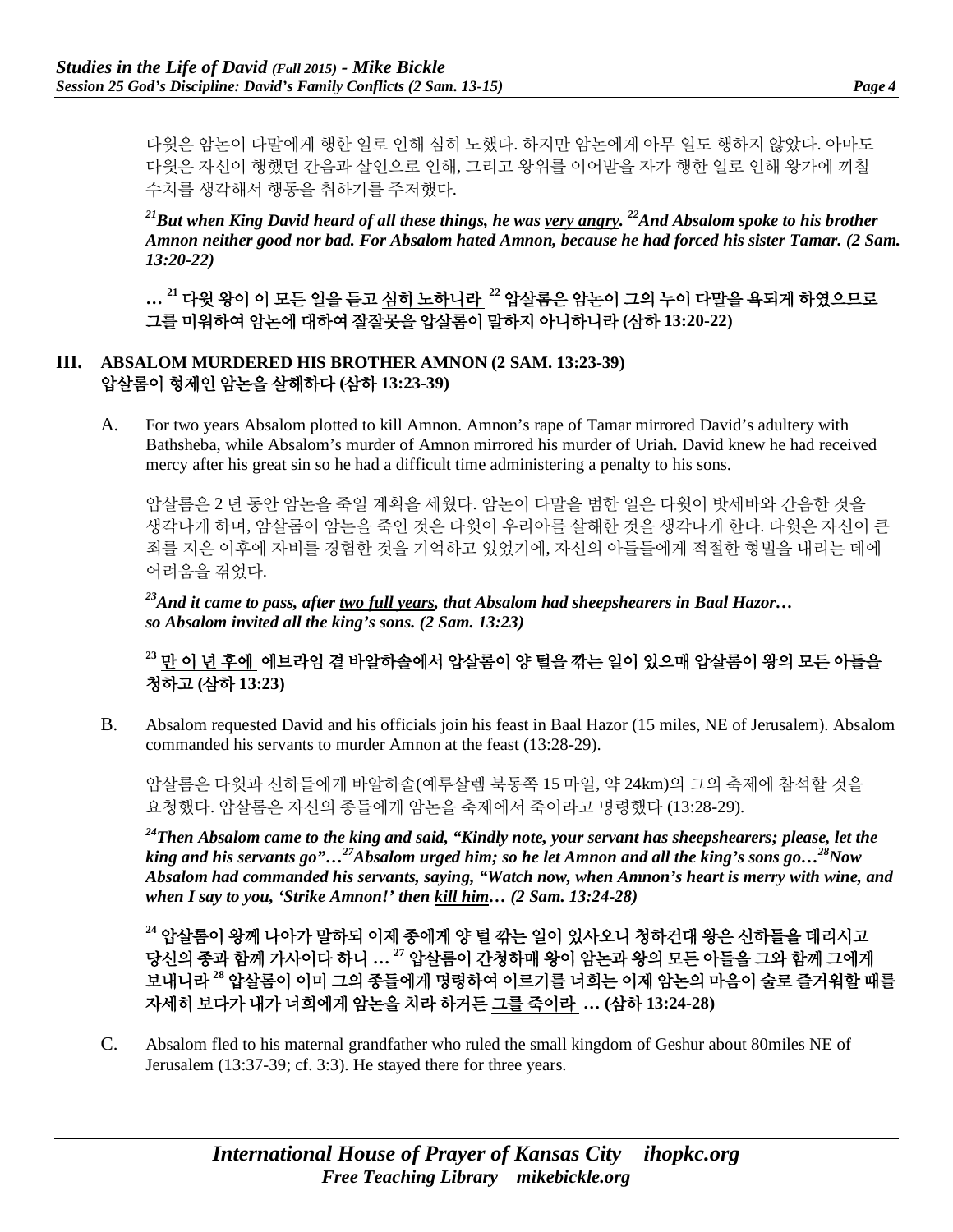압살롬은 예루살렘 북동쪽에 80 마일(125km) 떨어져 있는 그술이라는 작은 나라를 다스리고 있던 외할아버지에게 달아났다 (13:37-39; 비교 3:3). 그는 그곳에서 3 년을 머물렀다.

*37But Absalom fled and went to Talmai…king of Geshur…38Absalom fled and went to Geshur, and was there three years. 39And King David longed to go to Absalom. (2 Sam. 13:37-39)*

**<sup>37</sup>** 압살롬은 도망하여 그술 왕 암미훌의 아들 달매에게로 갔고 **… <sup>38</sup>** 압살롬이 도망하여 그술로 가서 거기에 산 지 삼 년 이라 **<sup>39</sup>** 다윗 왕의 마음이 압살롬을 향하여 간절하니 **… (**삼하 **13:37-39)**

#### **IV. JOAB'S PLAN TO BRING ABSALOM BACK TO JERUSALEM FROM EXILE (2 SAM. 14)** 피신한 요압을 예루살렘으로 데려오기 위한 요압의 계획

A. Joab devised a plan to move his uncle David to bring his cousin Absalom back from exile. Joab coached a woman on how to dress and act, and what story to say to David. She came before David as a widow in mourning and told a story designed to get David to change his mind about Absalom.

요압은 자신의 삼촌인 다윗을 움직여서 사촌인 압살롬을 도피한 곳으로부터 데려오기 위한 계획을 꾸몄다. 요압은 한 여인에게 어떻게 옷을 입으며 행동해야 하는지를 알려주고, 다윗에게 어떤 이야기를 해야 하는지를 알려줬다. 그녀는 애통해하는 과부의 모습으로 다윗 앞으로 나아갔으며, 다윗이 마음을 바꿔 압살롬을 데려오도록 하기 위한 스토리를 말했다.

*1 Joab…perceived that the king's heart was concerned about Absalom. 2 And Joab sent to Tekoa and brought from there a wise woman, and said to her, "Please pretend to be a mourner, and put on mourning apparel…<sup>3</sup> Go to the king and speak to him in this manner." (2 Sam. 14:1-3)*

**<sup>1</sup>** 스루야의 아들 요압이 왕의 마음이 압살롬에게로 향하는 줄 알고 **<sup>2</sup>** 드고아에 사람을 보내 거기서 지혜로운 여인 하나를 데려다가 그에게 이르되 청하건대 너는 상주가 된 것처럼 상복을 입고 **… <sup>3</sup>** 왕께 들어가서 그에게 이러이러하게 말하라고 요압이 그의 입에 할 말을 넣어 주니라 **(**삼하 **14:1-3)**

B. The woman told David a story that was similar to how Cain killed his brother Abel, yet the Lord spared Cain's life (14:4-7, cf. Gen. 4). Joab knew that David would be familiar with that Scripture.

이 여인은 다윗에게 가인이 형제인 아벨을 죽였지만 하나님께서 가인의 생명을 보호하신 것과 유사한 스토리를 말했다 (14:4-7; 비교 창 4 장). 요압은 다윗이 이 성경 내용을 잘 알고 있을 것을 알았다.

*5 And she answered, "Indeed I am a widow…6 your maidservant had two sons; and the two fought …one struck the other and killed him. 7 And now the whole family has risen up…and they said, 'Deliver him who struck his brother, that we may execute him…' So they would extinguish my ember that is left, and leave to my husband neither name nor remnant…"11And he said, "As the LORD lives, not one hair of your son shall fall to the ground." (2 Sam. 14:5-11)*

**<sup>5</sup>** 왕이 그에게 이르되 무슨 일이냐 하니라 대답하되 나는 진정으로 과부니이다 **… <sup>6</sup>** 이 여종에게 아들 둘이 있더니 그들이 들에서 싸우나 **…** 한 아이가 다른 아이를 쳐죽인지라 **<sup>7</sup>** 온 족속이 일어나서 **…** 그의 동생을 쳐죽인 자를 내놓으라 우리가 그의 동생 죽인 죄를 갚아 그를 죽여 상속자 될 것까지 끊겠노라 하오니 **… <sup>11</sup> …** 왕이 이르되 여호와께서 살아 계심을 두고 맹세하노니 네 아들의 머리카락 하나도 땅에 떨어지지 아니하리라 하니라 **(**삼하 **14:5-11)**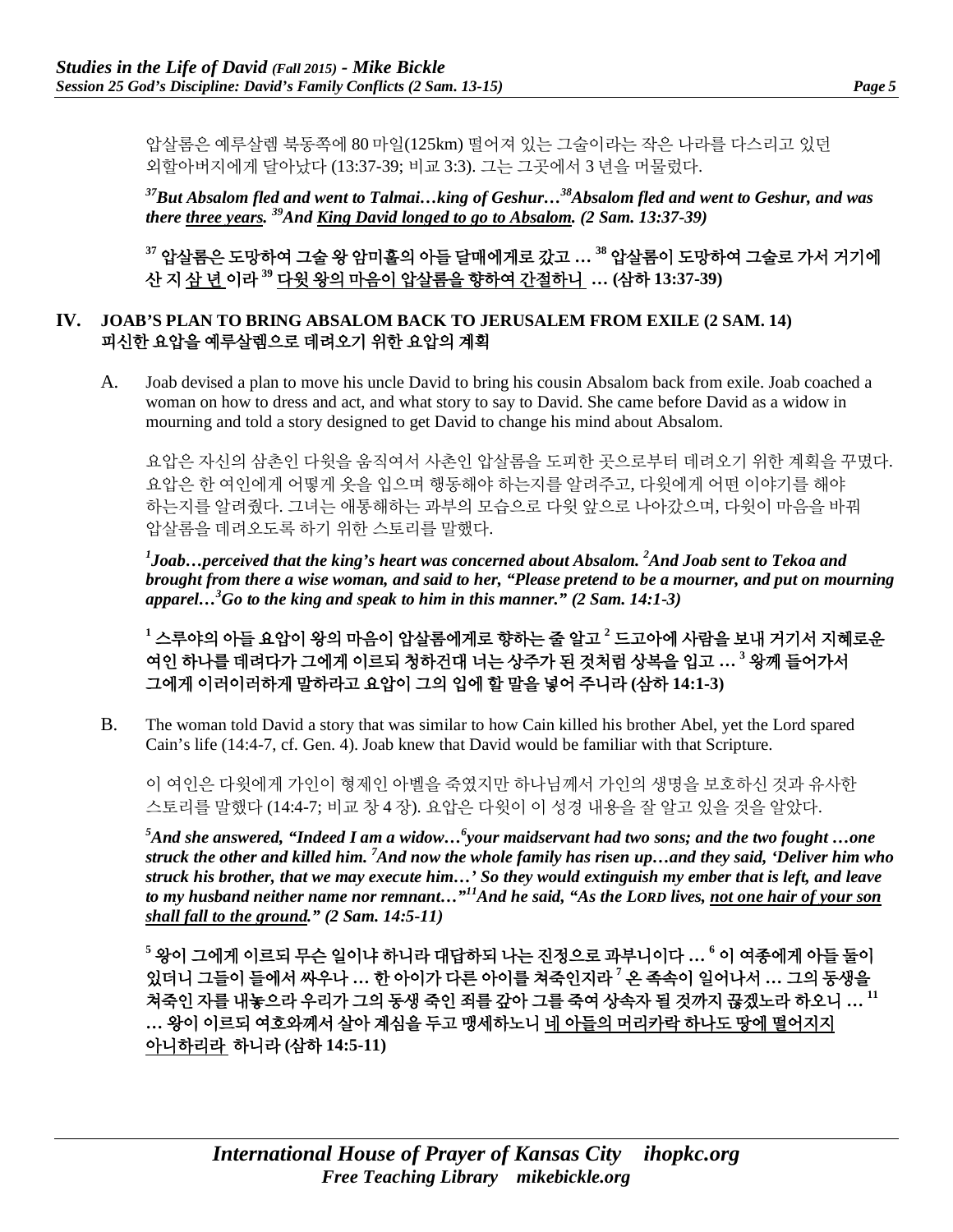C. David's decision to spare the son was not based on the legal requirements in the Scripture (Gen. 9:6; Ex. 21:12; Lev. 24:17), but on the biblical account of God's merciful dealings with Cain. The Lord had shown a similar mercy to both Cain and David as the precedent for David's decision.

자신의 아들을 살려주기로 한 다윗의 결정은 말씀에 기록된 율법의 요구 사항을 따른 것이 아니었으며 (창 9:6; 출 21:12; 레 24:17), 하나님께서 가인에게 자비를 베푸신 일에 대한 성경적인 해석을 기반으로 한 것이었다. 하나님께서는 가인과 다윗 모두에게 유사한 자비를 베푸셨으며, 이는 다윗의 결정에 대해 선례로 작용을 했다.

D. Before leaving David's court, she applied his decision to his own family (14:12-17). She argued that since God in mercy had spared both Cain's life and David's life (for their murders), it would not be wrong for him to show a similar mercy to Absalom. The Lord establishes ways to restore, and David as the Lord's representative in matters of justice should do the same.

그녀는 다윗의 궁정을 떠나기 전에 다윗이 내려준 결정을 다윗의 집안에 대해 적용했다 (14:12-17). 그녀는 하나님께서 자비하심으로 (그들의 살인에 대해) 가인과 다윗의 생명을 보호하셨으니, 다윗이 압살롬에게 이와 유사한 자비를 베푸는 것이 잘못된 일이 아닐 것이라고 주장했다. 하나님은 회복시킬 길을 여시는 분이며, 공의의 부분에서 하나님을 대표하는 다윗도 동일한 일을 해야만 했다.

*13For the king speaks this thing as one who is guilty, in that the king does not bring his banished one home… <sup>14</sup> Yet God does not take away a life; but He devises means, so that His banished ones are not expelled from Him." (2 Sam. 14:12-17)*

**… <sup>13</sup> …** 이 말씀을 하심으로 왕께서 죄 있는 사람 같이 되심은 그 내쫓긴 자를 왕께서 집으로 돌아오게 하지 아니하심이니이다 **<sup>14</sup> …** 하나님은 생명을 빼앗지 아니하시고 방책을 베푸사 내쫓긴 자가 하나님께 버린 자가 되지 아니하게 하시나이다 **… (**삼하 **14:12-17)**

E. Absalom was permitted to return to Jerusalem, but not to the royal court. Possibly some of David's godly counselors were against Absalom returning to Jerusalem. David seemed to be taking the Lord's dealing with Cain as his model—the Lord spared Cain's life, but Cain complained of being hidden from Lord's face (Gen. 4:14). Absalom's restriction from the royal court meant that as the heir-apparent he had lost his claim to Israel's throne. By killing his brother, Absalom removed himself from the royal succession, as Cain had also removed himself from significant blessings.

압살롬은 예루살렘으로 돌아오도록 허락되었지만, 궁정으로는 들어올 수 없었다. 아마도 다윗의 경건한 신하들 중 몇이 압살롬이 예루살렘으로 돌아오는 것을 반대했을 것이다. 다윗은 하나님께서 가인을 다루신 것을 모델로 한 것으로 보인다. 주님은 가인의 생명을 보호하셨지만, 가인은 하나님의 낯을 보지 못하는 것에 대해 불평했다 (창 4:14). 압살롬이 왕국에 들어올 수 없다는 제한 조건은, 그가 왕위를 이어받을 수 있는 자이기는 하지만 더 이상 이스라엘의 왕위를 이어받을 수 없음을 의미하는 것이었다. 압살롬은 자신의 형제를 죽임으로 왕위를 계승할 수 없게 되었다. 가인도 자신의 형제를 죽임으로 큰 축복을 더 이상 받지 못하는 신세가 되었다.

*21And the king said to Joab, "All right…go therefore, bring back the young man Absalom"…*  <sup>23</sup>So Joab arose and went to Geshur, and brought Absalom to Jerusalem. <sup>24</sup>And the king said, "Let him *return to his own house, but do not let him see my face." (2 Sam. 14:21-24)*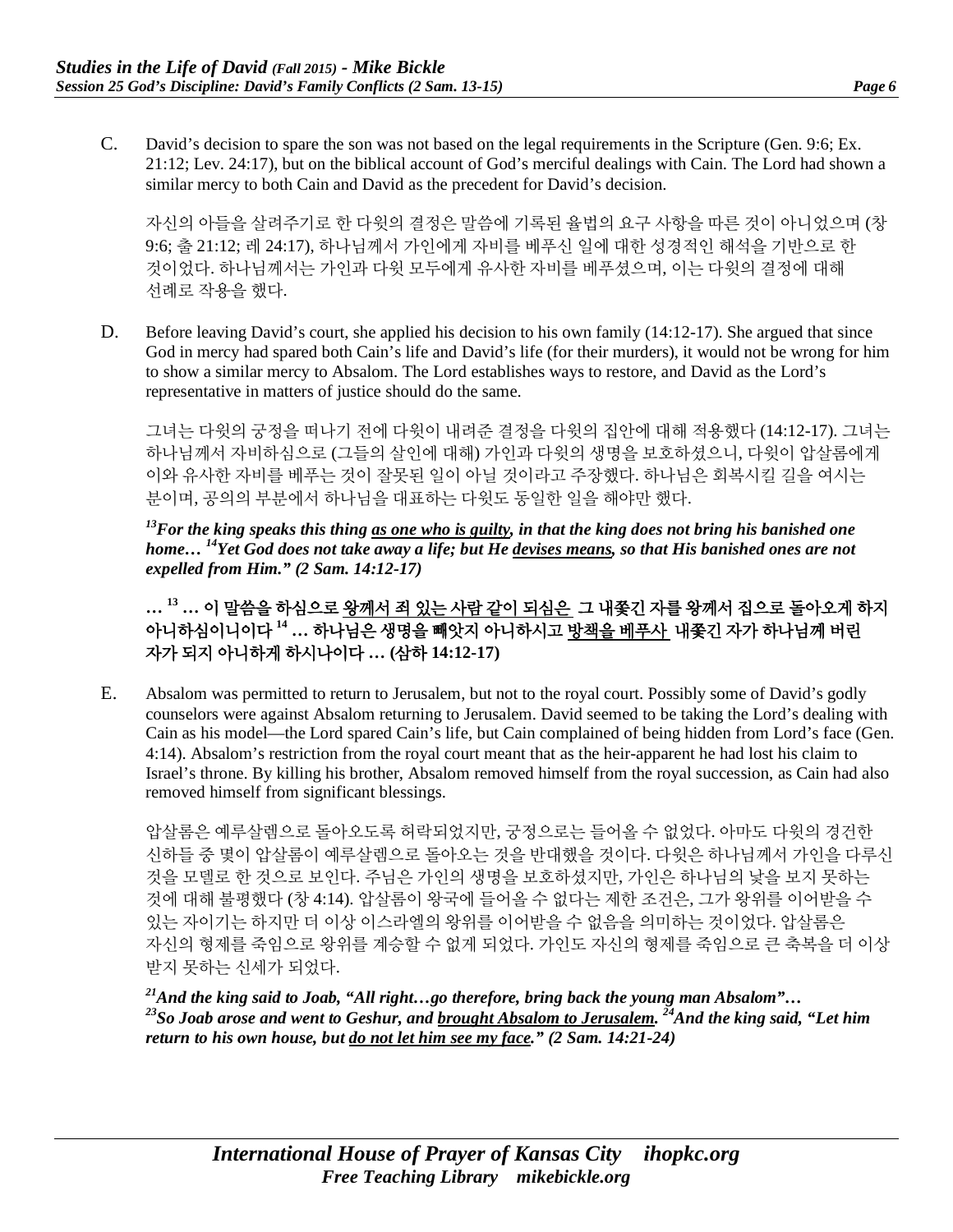**<sup>21</sup>** 왕이 요압에게 이르되 내가 이 일을 허락하였으니 가서 청년 압살롬을 데려오라 하니라 **… <sup>23</sup>** 요압이 일어나 그술로 가서 압살롬을 데리고 예루살렘으로 오니 **<sup>24</sup>** 왕이 이르되 그를 그의 집으로 물러가게 하여 내 얼굴을 볼 수 없게 하라 하매 **… (**삼하 **14:21-24)**

F. Since Absalom could not approach David, he asked Joab to send him to David (14:28-32).

압살롬은 다윗에게 가까이 나아갈 수 없었기에, 요압에게 자신이 다윗을 볼 수 있게 해달라고 부탁했다 (14:28-32).

*28Absalom dwelt two full years in Jerusalem, but did not see the king's face…32Absalom answered Joab, "Look, I sent to you…so that I may send you to the king…therefore, let me see the king's face; but if there is iniquity in me, let him execute me." 33So Joab went to the king and told him. And when he had called for Absalom…The king kissed Absalom. (2 Sam. 14:28-33)*

**<sup>28</sup>** 압살롬이 이태 동안 예루살렘에 있으되 왕의 얼굴을 보지 못하였으므로 **… <sup>32</sup>** 압살롬이 요압에게 대답하되 내가 일찍이 사람을 네게 보내 너를 이리로 오라고 청한 것은 **…** 네가 나로 하여금 왕의 얼굴을 볼 수 있게 하라 내가 만일 죄가 있으면 왕이 나를 죽이시는 것이 옳으니라 하는지라 **<sup>33</sup>** 요압이 왕께 나아가서 그에게 아뢰매 왕이 압살롬을 부르니 **…** 왕이 압살롬과 입을 맞추니라 **(**삼하 **14:28-33)**

#### **V. ABSALOM'S CONSPIRACY TO OVERTHROW DAVID (2 SAM. 15:1-12)** 다윗을 무너뜨리기 위한 압살롬의 음모 **(**삼하 **15:1-12)**

A. After being restored to the court, Absalom implemented his plan to overthrow David (15:1-6). Notice six things that Absalom did to steal hearts of the people away from David.

압살롬은 왕궁으로 회복되고 난 후, 다윗을 무너뜨리기 위한 계획을 시행했다 (15:1-6). 백성들의 마음을 훔치기 위해 압살롬이 한 6 가지 일들을 잘 살펴보라.

<sup>1</sup>...Absalom provided himself with <u>chariots and horses</u>, and fifty men to run before him. <sup>2</sup>Now Absalom *would rise early and stand beside the way to the gate. So it was, whenever anyone who had a lawsuit came to the king for a decision…3 Absalom would say to him, "Look, your case is good and right; but there is no deputy of the king to hear you." 4 Moreover Absalom would say, "Oh, that I were made judge in the land, and everyone who has any suit or cause would come to me; then I would give him justice." 5 And so it was, whenever anyone came near to bow down to him, that he would put out his hand and take him and kiss him. 6 In this manner Absalom acted toward all Israel...So Absalom stole the hearts of the men of Israel. (2 Sam. 15:1-6)*

**<sup>1</sup>** 그 후에 압살롬이 자기를 위하여 병거와 말들을 준비하고 호위병 오십 명을 그 앞에 세우니라 **<sup>2</sup>** 압살롬이 일찍이 일어나 성문 길 곁에 서서 어떤 사람이든지 송사가 있어 왕에게 재판을 청하러 올 때에 **… <sup>3</sup>** 압살롬이 그에게 이르기를 보라 네 일이 옳고 바르다마는 네 송사를 들을 사람 을 왕께서 세우지 아니하셨다 하고 **<sup>4</sup>** 또 압살롬이 이르기를 내가 이 땅에서 재판관이 되고 누구든지 송사나 재판할 일이 있어 내게로 오는 자에게 내가 정의 베풀기를 원하노라 하고 **<sup>5</sup>** 사람이 가까이 와서 그에게 절하려 하면 압살롬이 손을 펴서 그 사람을 붙들고 그에게 입을 맞추니 **<sup>6</sup>** 이스라엘 무리 중에 왕께 재판을 청하러 오는 자들마다 압살롬의 행함이 이와 같아서 이스라엘 사람의 마음을 압살롬이 훔치니라 **(**삼하 **15:1-6)**

1. *Establishing an image of importance (15:1)*: With chariots, horses, and runners, he cultivated an image of being an important and powerful leader.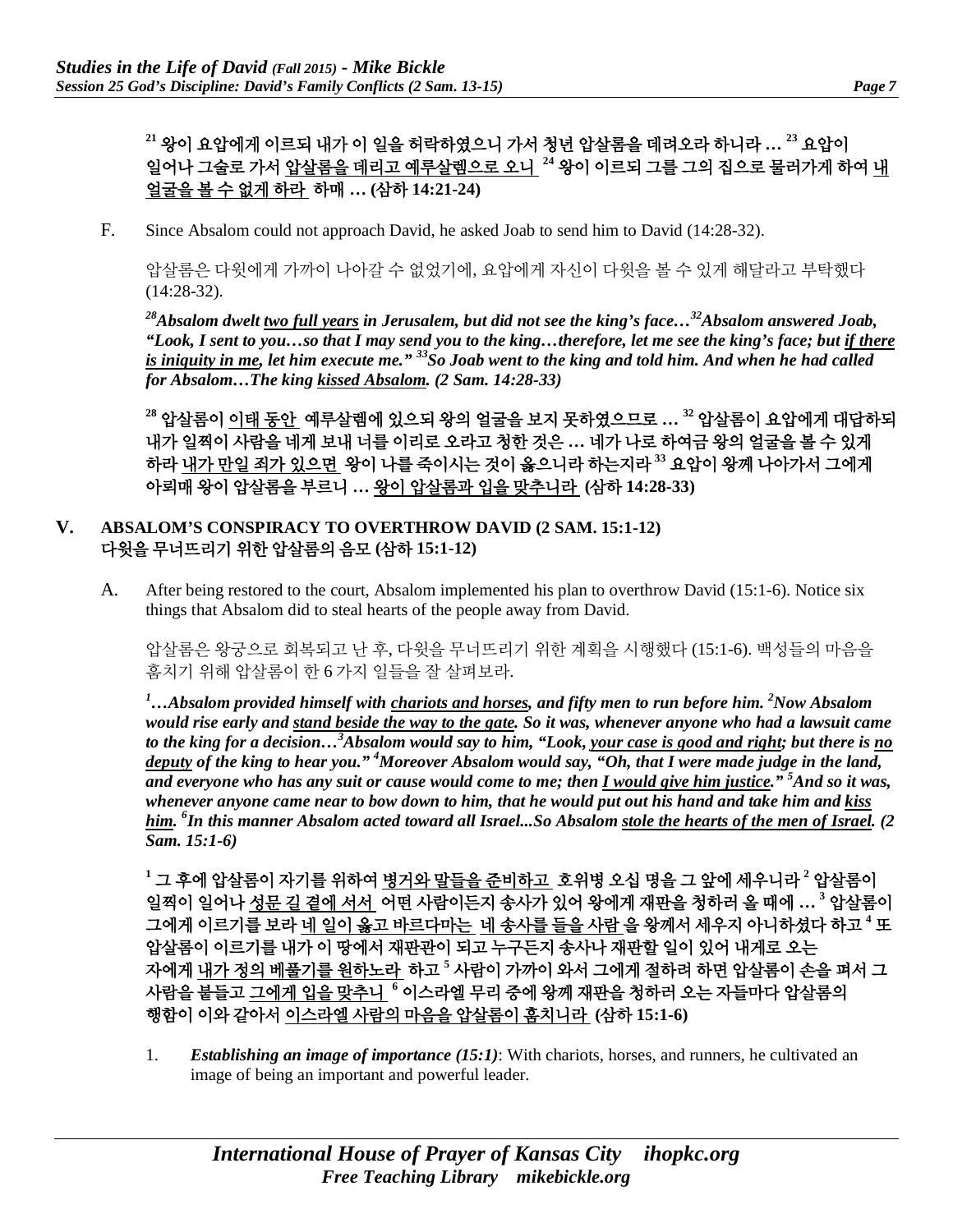중요한 사람이라는 이미지를 세움 **(15:1)**: 그는 병거와 말, 호위병을 사용해서 자신이 중요하며 강력한 지도자라는 이미지를 세워나갔다.

2. *Positioning* (15:2): The gate was the place "lawsuits" were settled.

자리를 잡음 **(15:2)**: 성문은 "송사(재판)"가 이루어지는 자리였다.

3. *Flattering* (15:3): He assured each person that they were right and their case was good.

아첨하는 말 **(15:3)**: 그는 각 사람들에게, 그들이 맞고 그들의 주장이 옳다는 확신을 심어주었다.

4. *Criticism of leadership* (15:3): He told them David did not provide a deputy to care for them.

리더에 대한 비난 **(15:3)**: 그는 그들에게 다윗이 그들을 돌볼 대리인을 보내지 않았다고 말했다.

5. *Exaggerated promises*: (15:4): He promised that he would give each one justice.

과장된 야속 **(15:4)**: 그는 각자에게 공의를 베풀 것을 약속했다.

6. *Insincere affection* (15:5): He drew each one close enough to kiss.

진실하지 못한 사랑 **(15:5)**: 그는 입을 맞출 정도로 각 사람을 끌어당겼다.

B. Absalom worked to steal the hearts of Israel at the city gate for four years (15:7-9). Deceptively, he asked David if he could go to Hebron to fulfill a vow to the Lord. Since Hebron was 20 miles from Jerusalem, it was a safe distance for Absalom to organize his rebellion against David

압살롬은 4 년간 성문에서 이스라엘의 마음을 훔치기 위해 일했다 (15:7-9). 그는 다윗에게 하나님을 향한 서원을 갚기 위해 헤브론으로 가도 되는지를 속이며 물었다. 헤브론은 예루살렘에서 20 마일(32km)이나 떨어져 있었기에, 이는 압살롬이 다윗을 향한 반역을 행하기에 충분히 먼 거리였다.

*7 ...after forty [four] years that Absalom said to the king, "Please, let me go to Hebron and pay the vow which I made to the LORD. 8 For your servant took a vow while I dwelt at Geshur in Syria, saying, 'If the LORD brings me back to Jerusalem, then I will serve the LORD.'" (2 Sam. 15:7-9)*

**<sup>7</sup>** 사 년 만에 압살롬이 왕께 아뢰되 내가 여호와께 서원한 것이 있사오니 청하건대 내가 헤브론에 가서 그 서원을 이루게 하소서 **<sup>8</sup>** 당신의 종이 아람 그술에 있을 때에 서원하기를 만일 여호와께서 반드시 나를 예루살렘으로 돌아가게 하시면 내가 여호와를 섬기리이다 하였나이다 **… (**삼하 **15:7-9)**

C. Absalom prepared messengers to go throughout Israel to make a coordinated proclamation that "Absalom is king in Hebron." One element in his plan was to detain 200 valuable leaders in the government at the time when David needed them most to respond to the national emergency.

압살롬은 "압살롬이 헤브론에서 왕이 되었다"라고 계획적으로 외칠 정탐꾼들을 온 이스라엘 가운데 보냈다. 그의 계획 중 또 하나는 다윗이 국가적인 위기 상황에서 200명의 중요한 정부 지도자들을 가장 필요로 할 때에 그들을 억류해두는 것이었다.

*10Then Absalom sent spies throughout all the tribes of Israel, saying, "As soon as you hear the sound of the trumpet, then you shall say, 'Absalom reigns in Hebron!'" 11And with Absalom went two hundred men*